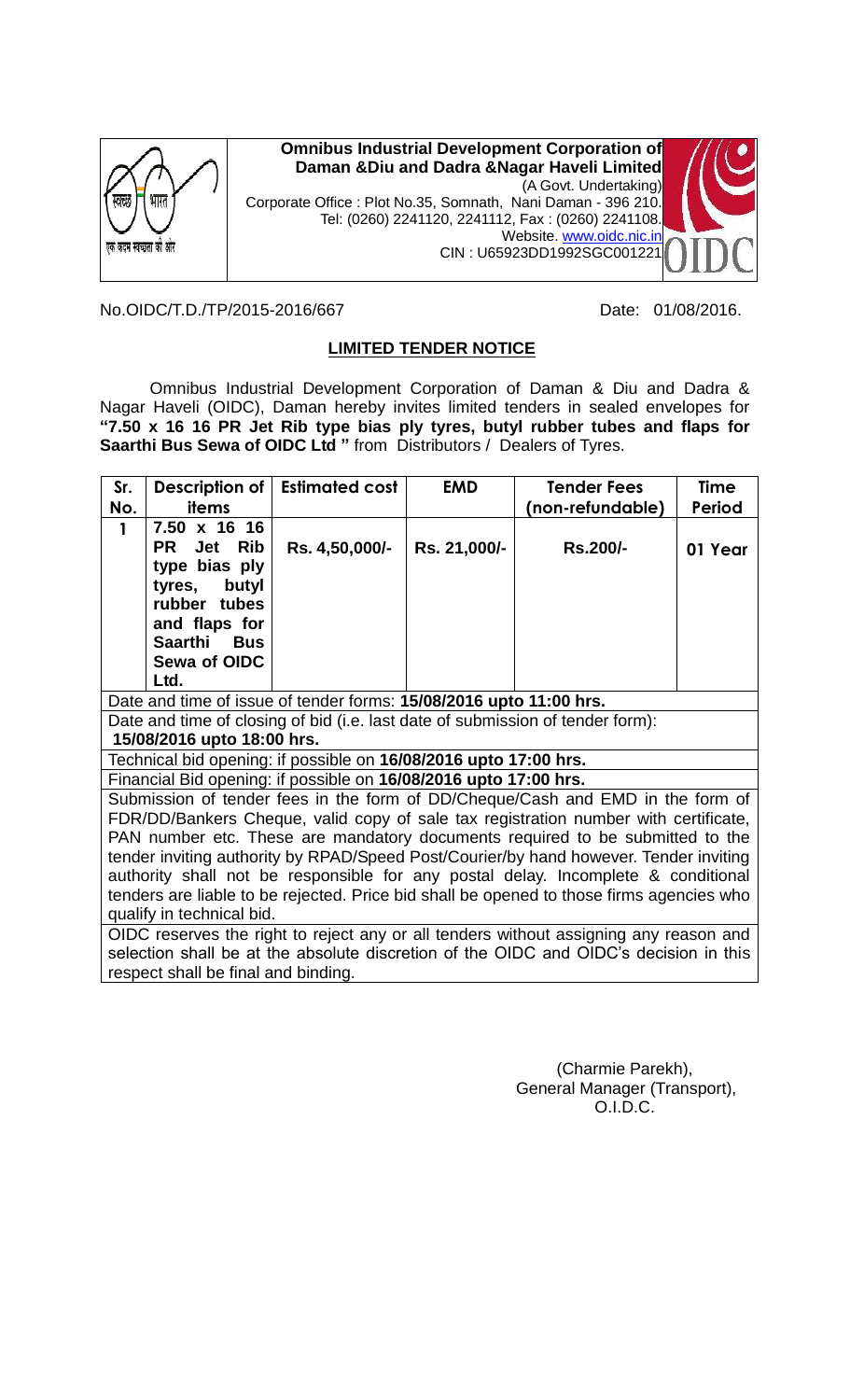

**Omnibus Industrial Development Corporation of Daman &Diu and Dadra &Nagar Haveli Limited** (A Govt. Undertaking) Corporate Office : Plot No.35, Somnath, Nani Daman - 396 210. Tel: (0260) 2241120, 2241112, Fax : (0260) 2241108. Website. [www.oidc.nic.in](http://www.oidc.nic.in/) CIN : U65923DD1992SGC001221



Tender No.: OIDC/DMN/T.D/T.P/2015-2016/667 Dated: 01/08/2016

Limited Tenders in Sealed Envelopes are invited from tyre manufacturers / their authorized dealers/Distributors for "Supply of following items for Saarthi Bus Sewa of OIDC Ltd.

|                | Sr. No.   Description / size                        | <b>Specifications</b>      | Quantity | <b>Preferred Makes</b>                                                                                       |
|----------------|-----------------------------------------------------|----------------------------|----------|--------------------------------------------------------------------------------------------------------------|
|                | 7.50 x 16, 16 PR<br>Jet Rib type bias<br>ply tyres, | IS-15636-2012 or<br>latest | 45       | Michelin, Bridgestone,<br>MRF, Apollo, J.K,<br>Good Year, Ceat or                                            |
| $\overline{2}$ | Butyl rubber tubes<br>suitable for above<br>tyres   | IS 13098-2012 or<br>latest | 55       | any other<br>tyre<br>manufacturers who are<br>Original                                                       |
| 3              | <b>Rubber flaps</b><br>suitable for above<br>tyres  | IS 9168-1996 or<br>latest  | 60       | Equipment supplier of<br>tyres to Eicher Motors<br>for Midi buses<br>Ltd<br>model Eicher Starline<br>10.75 H |

- **1.** The tender documents along with terms and conditions may be obtained from the Office of the General Manager (Transport), OIDC Corporate Office, Plot No. 35, Opp. Daman Fire Station, Somnath, Nani Daman\_on payment of Rs. 200/-Cash/Bankers Cheque/DD of (non-refundable) along with the technical bid. Bankers Cheque / DD, payable at par at Daman, be drawn on a scheduled bank in favour of OIDC Ltd., Daman.
- **2.** The tender should be in a sealed envelope super subscribed as " Supply of 7.50 x 16 16 PR Jet Rib Tyres, butyl rubber tubes and rubber flaps for Saarthi Bus Sewa ".
- **3.** Tenders shall be submitted along with Earnest Money Deposit (EMD) of Rs. 21,000/- (Rs twenty one thousands only) payable in form of Demand Draft / Bankers Cheque issued by any Scheduled Bank, drawn in favour of **OIDC Ltd.,**  payable at par at Daman. DD/ Bankers Cheque for EMD sealed in an envelope and be placed in the main envelope containing other bid documents as brought out in following paragraphs. Tenders received without Earnest Money Deposit will be treated as invalid and shall not be processed further.
- **4.** Tenders in sealed covers will be received upto 06.00 p.m. on 15/08/2016 in the office of the General Manager (Transport), OIDC Corporate Office, Plot No. 35, Opp. Daman Fire Station, Somnath, Nani Daman.
- **5.** The bidder shall submit hard copy of tender documents (Technical Bid & Financial Bid – each bid document sealed separately in individual covers). Three individually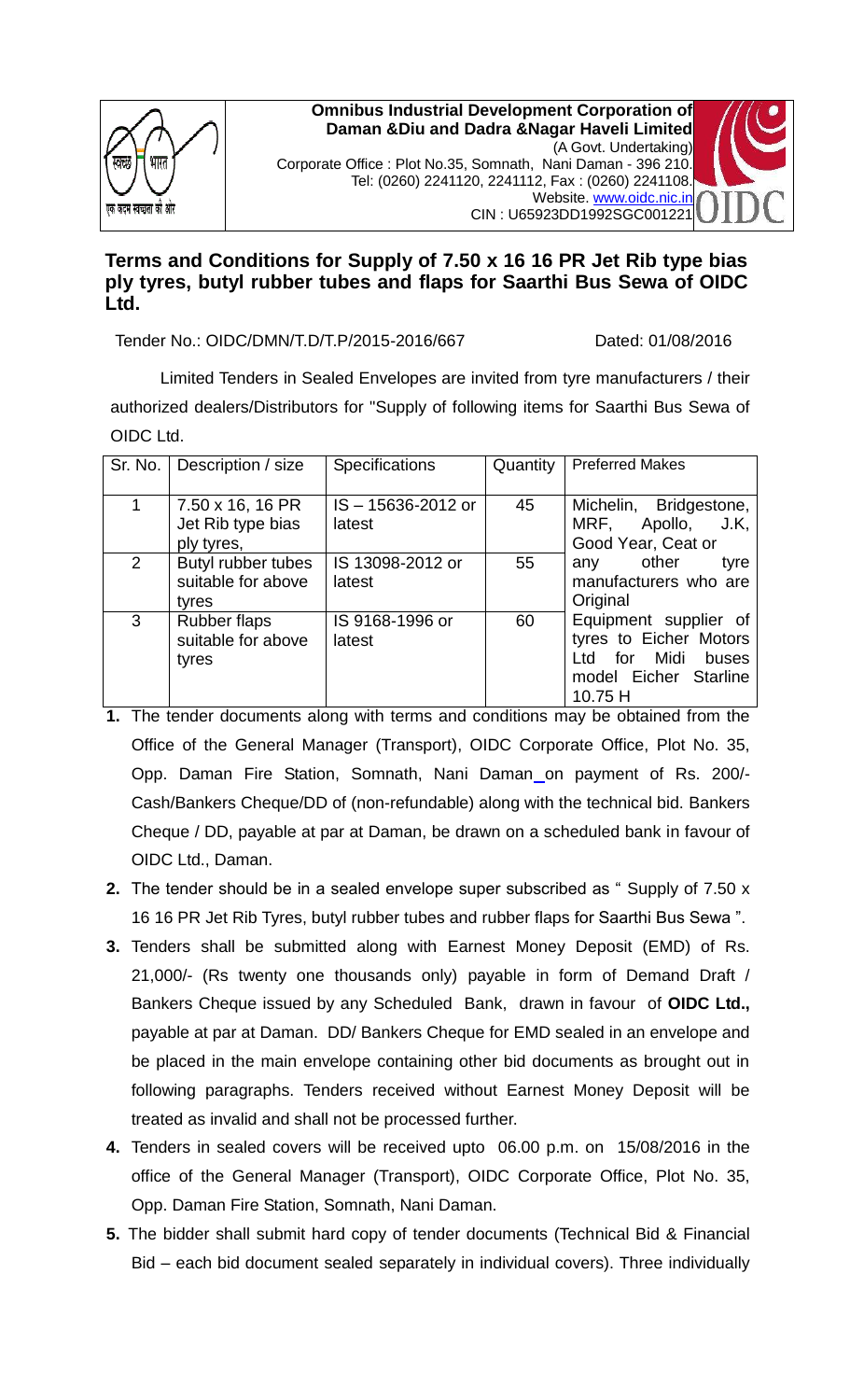sealed envelopes, comprising of one each for: i. DD / Bankers Cheque towards EMD; ii. Technical bid; iii. Financial bid, be placed in another single envelope and sealed together. Bidder shall submit their bids in the envelops so sealed in the office of the General Manager (Transport), OIDC, Corporate Office, Plot No. 35, Opp. Daman Fire Station, Somnath, Nani Daman on or before the scheduled time and date. Bids received after due date and time would be termed as "late bid" and would be summarily rejected.

**6.** Neatly typed bid details on the bidder's letterhead, carrying details of bids in prescribed format, the name of authorized bidder and duly signed by him shall be submitted as above. No overwriting, correction or erasing shall be accepted.

# **7. Documents to be submitted along with technical bid for technical evaluation etc of bids:**

- Receipt of payment of tender cost of requisite amount
- EMD in form of DD / Bankers Cheque of requisite amount drawn in favour of OIDC Ltd and payable at Daman.
- Sales Tax Registration Certificate.
- Pan Card Details,
- A letter of Authority for signing of bid documents
- A Letter from tyre manufacturer(s) for the bidder being their Authorized Dealer / Distributor and or OE supplier to Eicher Motors Ltd for midi bus tyres where ever bids are submitted by such agencies / entities
- Makes / models of each item, if any, their sizes and specifications
- Certificates of Type approval and of Conformity of Production of tyres issued by test agencies authorized for the purpose under CMVR
- A letter of confirmation to supply of all items (tyres, tubes, flaps in sets) as per tender specifications, at designated locations and as per prescribed schedules,
- Confirmation of acceptance of all terms and conditions of supply as given in the tender document
- Validity of rates for a period of 120 days for placement of orders and then till completion of ordered supplies.
- Confirmation of conversion of EMD as security deposit to be retained by OIDC till completion of warranty period of 01 year of from date of acceptance supplied goods.
- Confirmation of acceptance all terms and conditions of this tender including those for payment to suppliers
- Confirmation of supply of goods at locations specified by OIDC Ltd as per quantities and delivery schedules finalized by OIDC Ltd.
- **8.** The bidder shall quote rate of all items individually indicating break up of all prices inclusive of applicable taxes, F.O.R specified destinations etc as per format given in Annexure - I. The rates shall be quoted per unit in figures and words. In case of any disputes, rates quoted in words shall be considered final and decision of tender opening authority shall be final in this regard.
- **9.** The rate(s) quoted shall be strictly F. O. R. at OIDC Ltd Bus Workshop / Bus Depots / Office destination in the U.T's of Daman, Diu and Dadra & Nagar Haveli separately. Quoted rates shall be valid and operative as per supply schedule. Delivery of various items shall be made at the following addresses.
- **i. Daman** : OIDC Corporate Office, Plot No. 35 Somnath, Nani Daman, Daman (U.T) 396210.
- **ii. Dadra & Nagar Haveli :** OIDC Ltd. Aaraniya Sanskritik Kendra , Near Collector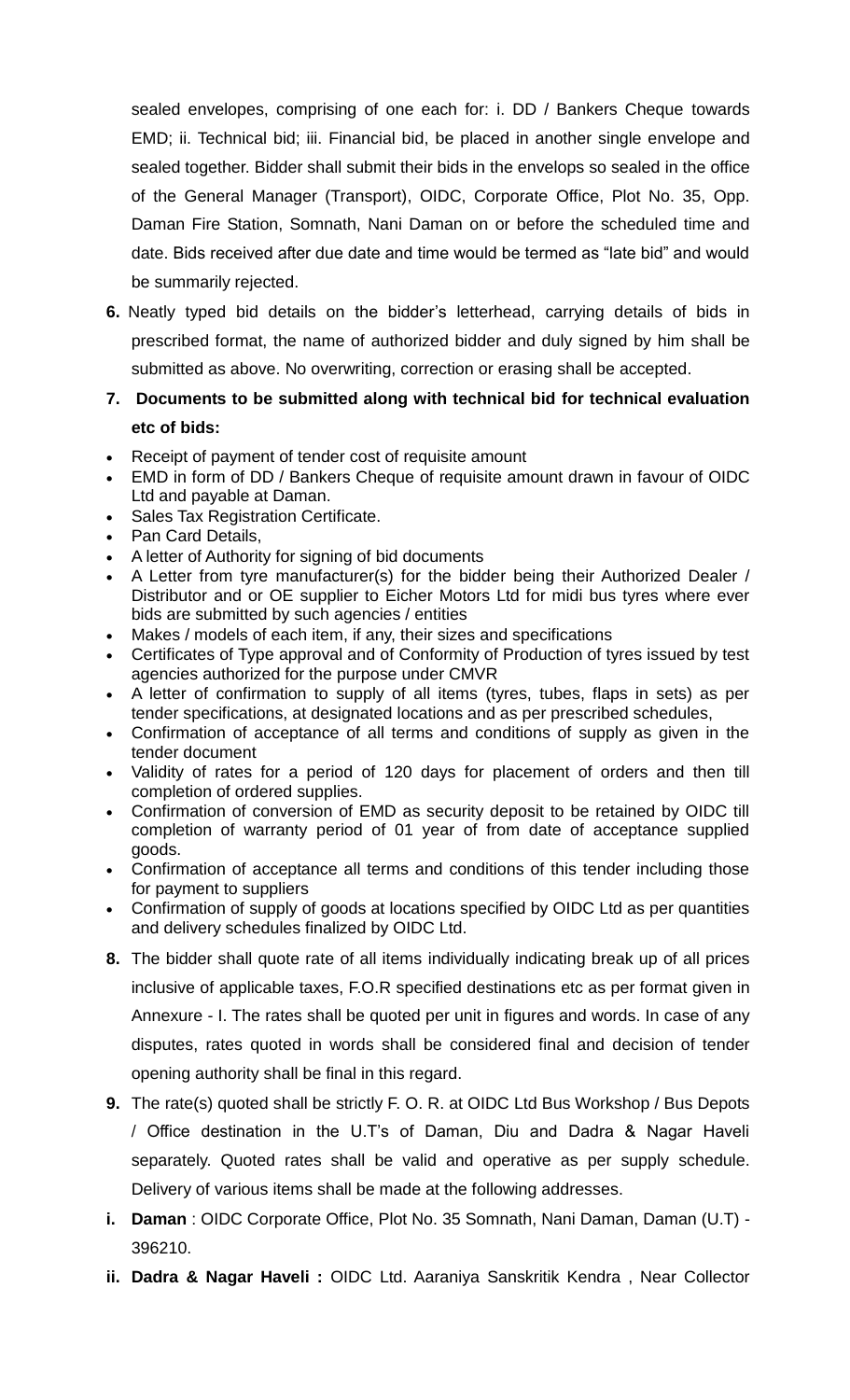Bunglow, Silvassa (U.T.) - 396230.

- **iii. Diu :** OIDC Ltd. Bunder Chowk, Near Jetty Parking Road, Diu (U.T.) 362520.
- **10.**The tyres, tubes, flaps shall be supplied as per order schedules in sets on above mentioned addresses irrespective of the quantity.
- **11.**No extra charges for packing, handling, forwarding, transporting and insurance etc. shall be paid in addition to the rates quoted.
- **12.**Offered / supplied goods shall carry a warranty of upto 60,000 kms operations of OIDC Ltd buses in Saarthi Bus Sewa or 01 year from the date of supply of goods whichever is later. The bidder shall provide warranty for all items supplied which shall include but not limited to warranty against failure due to bad workmanship / processes, faulty components / parts / materials, etc. Warranty services shall be provided onsite for which the bidder shall bear all costs for to & fro travel, boarding and lodging, materials, transportation, taxes, etc.
- **13.**OIDC Tender Committee shall first open EMD envelope and then the technical bid of only those bidders who have submitted requisite amount of EMD in prescribed formats. The Committee shall then open the financial bid of those firms who qualify in technical bid as per minimum technical requirements given in this document.
- **14.**OIDC reserves its rights to cancel, alter, amend the bid documents / the bidding process at any time without assigning any reason and the decision of OIDC would be final and binding. OIDC may also ask for supply of goods of equivalent specifications, standards and quality, etc.
- **15.**If at any time after placement of supply order for items / materials, OIDC for any reason whatsoever does not require the whole or part of the quantity as specified in the order, it shall cancel / amend the ordered quantities / items and convey the fact in writing to the supplier(s). The supplier shall have no claim to any payment of compensation whatsoever on account of any profit or advantage, which the supplier(s) might have derived from the supply of articles in full, but which did not derive in consequence of the full quantity of articles not having been purchased, nor shall have any claim for compensation due to any alterations having been made in the original instructions which shall involve any curtailment of the supply originally contemplated. OIDC may also increase quantity of goods by up to 20% of ordered quantities, at any time, at ordered rates, terms and conditions, before completion of supply of goods. Successful bidder shall ensure their supply.
- **16.**The supplies of Tyres, tubes, flaps of inferior, sub-standard quality or of different specifications, brand, manufacturer etc. other than that ordered / specified and/or incomplete or broken or damaged or defective articles shall not be accepted. Intimation of non-acceptance of any supplied Items etc. shall be sent to the supplier within 03 days from the date of inspection of the supplies. The supplier shall replace the same at his own cost and risk within 07 days of dispatch of letter / intimation by email, about defective materials etc by OIDC. However, if the rejected supplies are not replaced by the supplier within 07 days from the date of communication, OIDC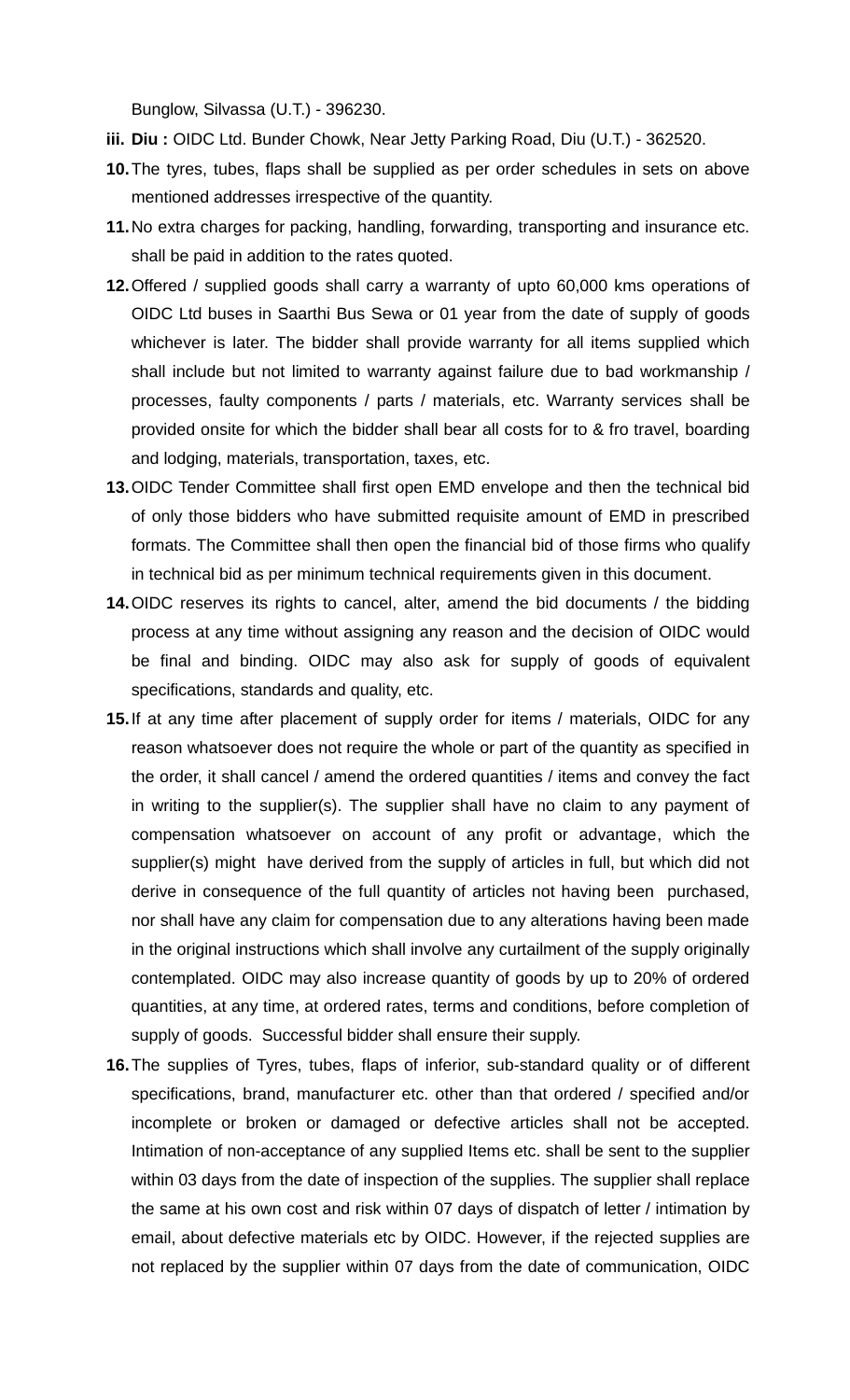shall be free to acquire any or all such items from other sources at the risk and cost of the said supplier. Further in case of supplier's failure to replace the rejected items / supplies any additional cost incurred by OIDC for making alternative arrangements and or any liquidated damages suffered by OIDC shall be recovered from the supplier's Security Deposit or from due payment of any bill(s) to the extent required.

The rejected goods shall be collected by the supplier within 07 days of dispatch of intimation failing which the same may be returned by the purchaser to the supplier at supplier's cost and risk on completion of 07 days. In any case OIDC shall not, in any manner, be responsible for any damage, loss etc. of such rejected articles lying uncollected by the supplier. The supplier shall also be responsible for payment of ground rent, as decided by OIDC, for the period such rejected goods remain in OIDC premises

- **17.**In case of delay in replacement, delivery of defective parts or deficiency in services, liquidated damages not exceeding an amount of 0.2% (Zero point two percent) of the contract value per day, subject to a maximum of 10% (Ten percent) of the contract value will be imposed and shall be recovered from the security deposit or otherwise. However, in case of delay due to reasons beyond the control of the tenderer, suitable extension of time will be considered / granted by OIDC management.
- **18.**Due to supply of sub-standard or inferior quality of tyres / goods by tenderer if any accident occurs, in that case, supplier shall be liable to civil, criminal and any other legal actions.
- **19.**Due to supply of sub-standard or inferior quality of tyres by tenderer, if any injury or damage is caused to OIDC or any other person in that case, compensation will be recovered from any property of the tenderer.
- **20.**The amount of Earnest Money Deposit paid by the Tenderer(s) whose tenders are not accepted shall be refunded to them within 30 days of finalization of orders.
- **21.**The successful Tenderer shall accept conversion of his EMD as security deposit in favour of OIDC Ltd.,.Non-receipt of confirmation for conversion of EMD to Security Deposit within stipulated time limit shall result in automatic cancellation of the order for supply without any intimation.
- **22.**Amount of Security Deposit shall be refunded after expiry of guarantee / warranty period of 01 year after delivery of goods or 60,000 kms operations whichever is later.
- **23.**The Earnest Money(s) / Security Deposit(s) paid by the tender(s) earlier against any other tender(s) or supply order(s) is / are not adjustable with Earnest Money or Security Deposit required as per conditions of this tender.
- *24.*Each bill in which Value Added Tax is charged shall contain the following certificate on the body of the bill.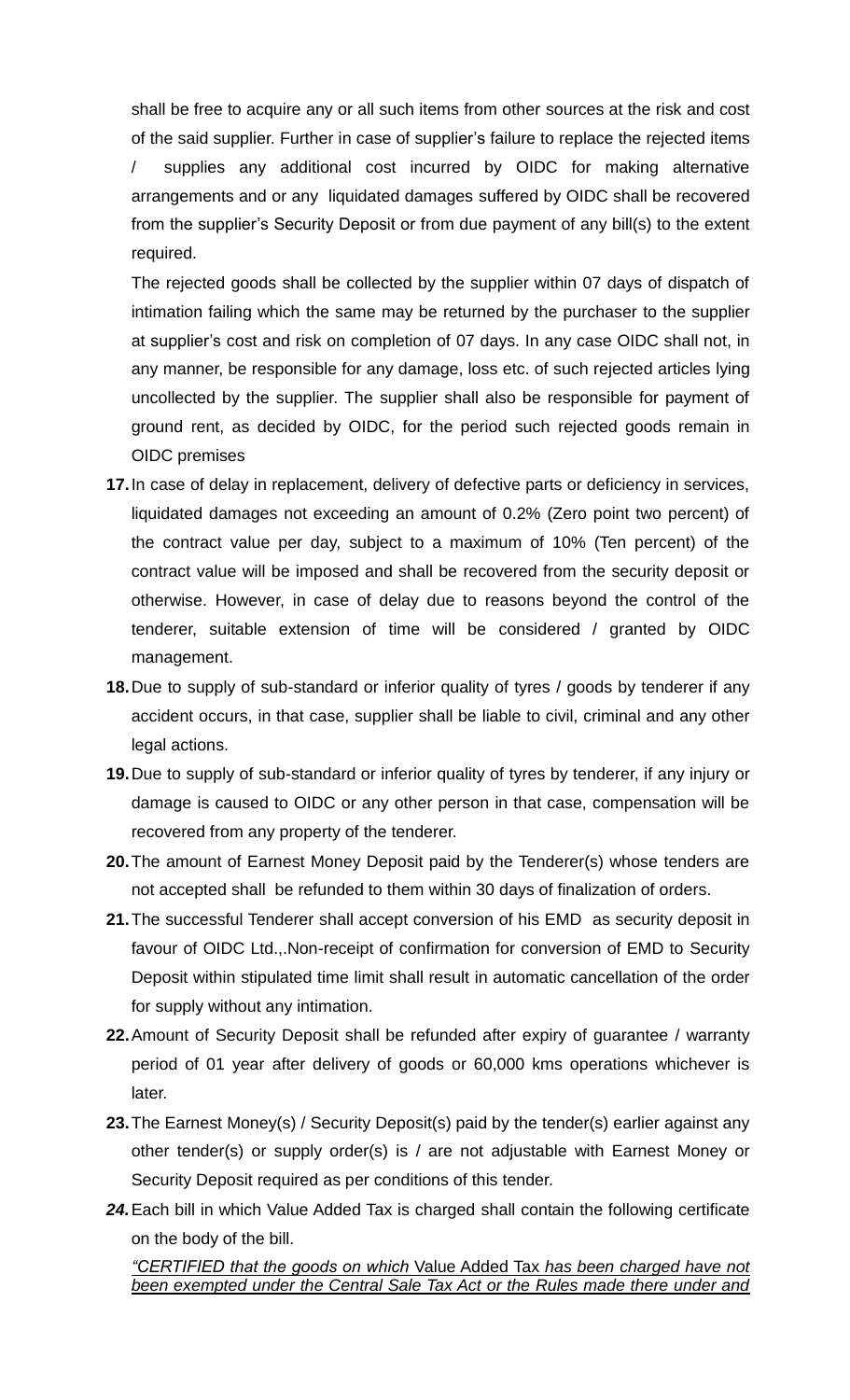*the amount charged on account of* Value Added Tax *on these goods is not more than what is payable under the provisions of relevant Act or Rules made there under".*

- **25.**In the event of any dispute arising between OIDC and Tenderer, the same shall be referred to an arbitrator appointed by the Managing Director, OIDC and the bidder. Decision of the arbitrator shall be final and binding. Jurisdiction of courts shall only be to those located in Daman / Silvasa.
- **26.**Rates tendered/offered in response to the Tender Notice by the successful bidder shall be considered as acceptance of all above terms and conditions for supply by him for any and all legal purposes.
- **27.** Payment for supply of goods shall be made within 10 days of acceptance of goods or 20 days from date of supply whichever is later.

(Charmie Parekh), General Manager (Transport), O.I.D.C.

THE ABOVE CONDITIONS ARE ACCEPTED AND ARE BINDING ON ME/US.

(Signature of Tenderer) Date & Rubber Stamp.

NOTE:- Please return one copy of these conditions duly signed along with your Tender/Quotations.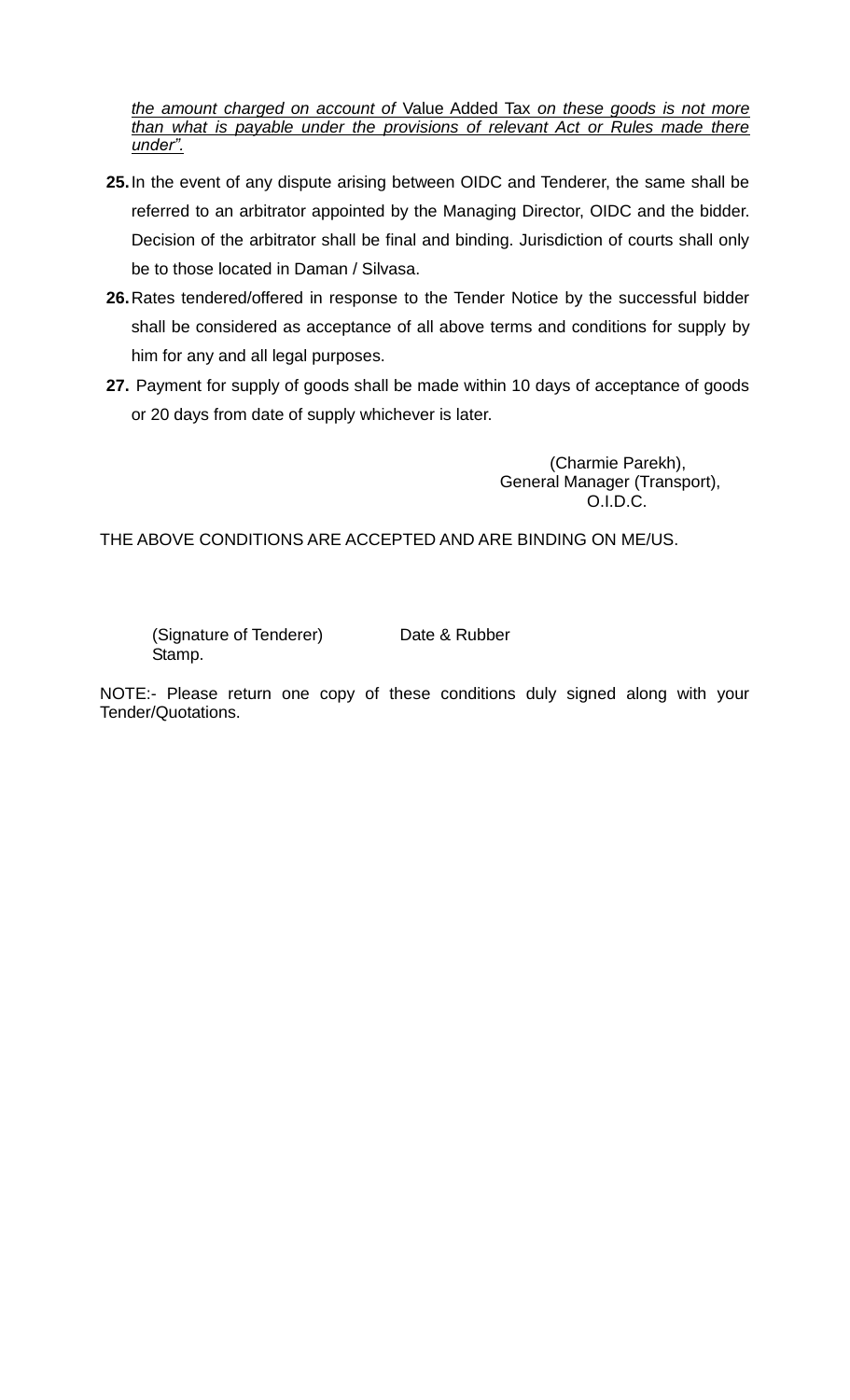# **Annexure – I a. Format for Technical submissions**

| Sr.No.           | <b>Particulars</b>                                                                                                                                                              | Confirmation of<br>acceptance by bidders /<br>submission of required<br>docs, etc (Circle as<br>applicable against each<br>row) |  |
|------------------|---------------------------------------------------------------------------------------------------------------------------------------------------------------------------------|---------------------------------------------------------------------------------------------------------------------------------|--|
| 1.0              | Documents to be submitted along with technical<br>bid for technical evaluation etc of bids:                                                                                     |                                                                                                                                 |  |
| 1.1              | Receipt of payment of tender cost of requisite<br>amount                                                                                                                        | Submitted / Not<br>submitted                                                                                                    |  |
| 1.2              | EMD in form of DD / Bankers Cheque of<br>requisite amount drawn in favour of OIDC Ltd<br>and payable at Daman.                                                                  | Submitted/Not submitted                                                                                                         |  |
| 1.3              | Sales Tax Registration Certificate.                                                                                                                                             | Submitted/Not submitted                                                                                                         |  |
| 1.4              | Pan Card Details,                                                                                                                                                               | Submitted/Not submitted                                                                                                         |  |
| 1.5              | A letter of Authority for signing of bid documents                                                                                                                              | Submitted/Not submitted                                                                                                         |  |
| 1.6              | A Letter from tyre manufacturer(s) for the bidder<br>being their Authorized Dealer / Distributor                                                                                | Submitted/Not submitted                                                                                                         |  |
| 1.7              | A letter confirming Status of tyre manufacturer as<br>OE supplier to Eicher Motors Ltd for midi bus<br>tyres where ever bids are submitted by such<br>entities                  | Submitted/Not submitted                                                                                                         |  |
| 1.8              | Certificates of Type approval and of Conformity<br>Production of<br>tyres issued<br>of<br>to<br>tyre<br>manufacturers by test agencies authorized for<br>the purpose under CMVR | Submitted/Not submitted                                                                                                         |  |
| 1.9              | A letter of confirmation to supply of all items<br>(tyres, tubes, flaps in sets) as per tender<br>specifications, at designated locations and as<br>per prescribed schedules,   | Submitted/Not submitted                                                                                                         |  |
| 2.0              | Confirmation of Makes / models of each item, if<br>any, their sizes and specifications                                                                                          | Confirmed / Not<br>confirmed                                                                                                    |  |
| 2.1              | Confirmation of acceptance of all terms and<br>conditions of supply as given in the tender<br>document                                                                          |                                                                                                                                 |  |
| $\overline{2.2}$ | Confirmation of Validity of rates for a period of<br>120 days for placement of orders and then till<br>completion of ordered supplies.                                          | Confirmed / Not<br>confirmed                                                                                                    |  |
| 2.3              | Confirmation of conversion of EMD as security<br>deposit to be retained by OIDC till completion of<br>warranty period of 01 year of from date of<br>acceptance supplied goods.  | Confirmed / Not<br>confirmed                                                                                                    |  |
| 2.4              | Confirmation of acceptance all<br>terms<br>and<br>conditions of this tender including those for<br>payment to suppliers                                                         | Confirmed / Not<br>confirmed                                                                                                    |  |
| 2.5              | Confirmation of acceptance of supply of goods at<br>various destinations in quantities / at schedules<br>as determined by OIDC, Ltd                                             | Confirmed / Not<br>confirmed                                                                                                    |  |
| 3.0              | Any other relevant details / documents<br>confirmations etc (PI specify if any)                                                                                                 |                                                                                                                                 |  |
|                  |                                                                                                                                                                                 |                                                                                                                                 |  |
|                  |                                                                                                                                                                                 |                                                                                                                                 |  |
|                  | Signature and seal of authorized signatory of bid                                                                                                                               |                                                                                                                                 |  |